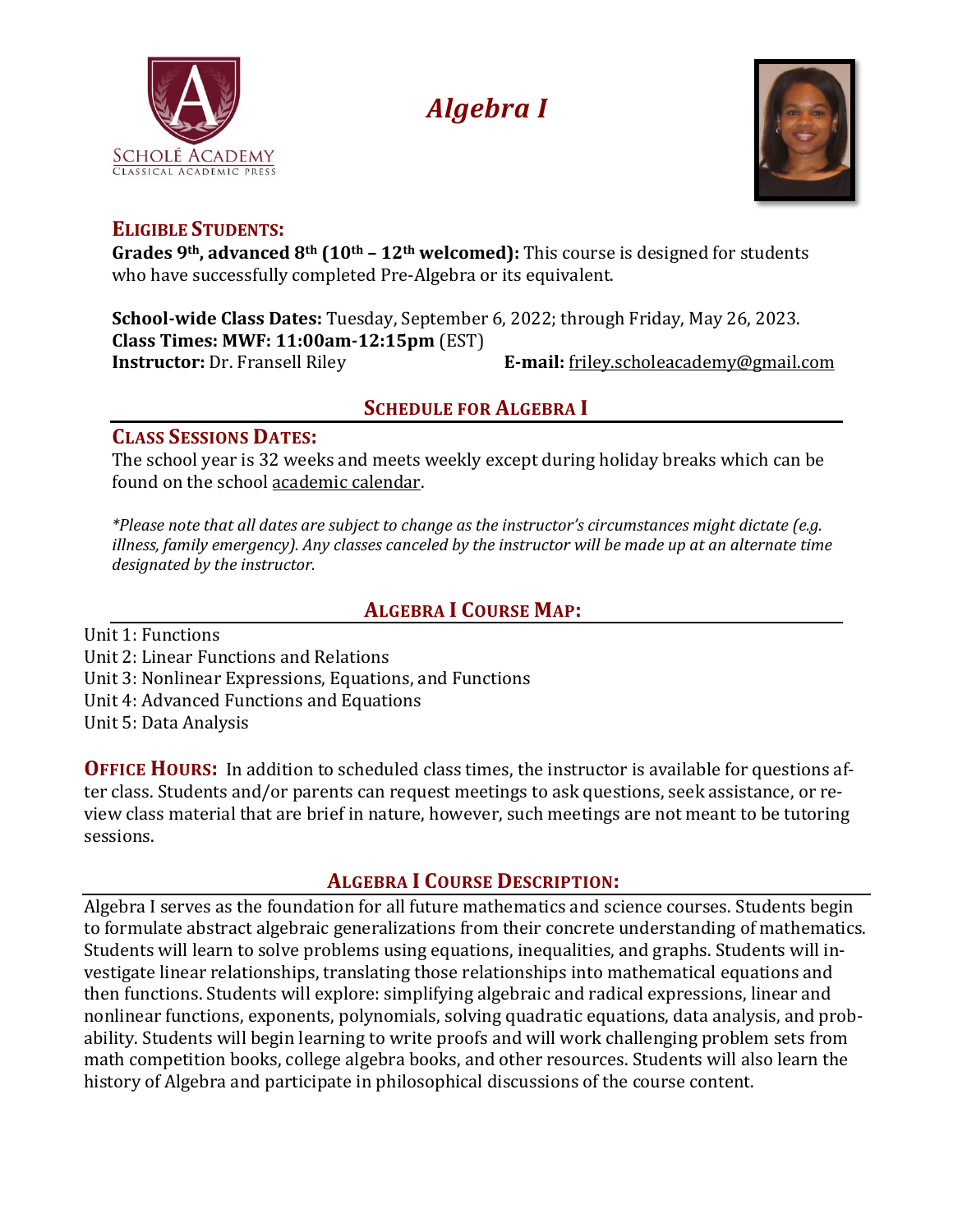#### **SUMMER ASSIGNMENTS:**

Students will receive early, summer access to ALEKS and complete moderate summer assignments to maintain retention, remediate if necessary, and ensure readiness.

### **REQUIRED MATERIALS:**

- **Digital Textbook: Reveal Math [Algebra](https://s3.amazonaws.com/ecommerce-prod.mheducation.com/unitas/school/explore/sites/reveal-math/program-overview-9-12.pdf) with [ALEKS](https://www.aleks.com/)**
	- o The instructor does not teach from the book but uses it for example problems, class work problems, student reference, and structure. Notwithstanding, this book has a superb presentation of functions, organization of content, and presents problems at various levels of difficulty with less pre-algebra review.
	- o ALEKS delivers textbook practice problems to the students in a manner that promotes mastery and retention. Students work all problems on paper and turn them in for the instructor to review. Students are required to correct their work using ALEKS' step-bystep solution; thus, they learn from their errors before trying another similar problem. o Purchased via instructor (\$40) by 5/31. Info. will be sent via email in May.
- **Mathematics for the [Nonmathematician](https://www.amazon.com/Mathematics-Nonmathematician-Morris-Kline/dp/0486248232/ref=sr_1_4?keywords=mathematics+for+the+non-mathematician&qid=1643413095&sprefix=mathematics+for+mathematicians%2Caps%2C123&sr=8-4)** (used print or digital will work)
	- o This text will be used to learn some of the related history and philosophy of the concepts covered. It provides students with interesting and challenging problems.
- Digital tablet. Choose from: [Wacom](https://www.amazon.com/Wacom-Wireless-Software-Pistachio-CTL4100WLE0/dp/B079J7DCXN/ref=sr_1_2_sspa?crid=16N26PUPEMN1T&keywords=wacom%2Btablet&qid=1643413170&sprefix=wacom%2Btablet%2Caps%2C121&sr=8-2-spons&spLa=ZW5jcnlwdGVkUXVhbGlmaWVyPUExQlFWRkZLUzJNTlJLJmVuY3J5cHRlZElkPUEwMzIwNzA5SUgzUEpWSk9FTTI5JmVuY3J5cHRlZEFkSWQ9QTA2ODQ1MjAxRkM5NkhLVlJKMTEyJndpZGdldE5hbWU9c3BfYXRmJmFjdGlvbj1jbGlja1JlZGlyZWN0JmRvTm90TG9nQ2xpY2s9dHJ1ZQ&th=1) Intuos, [Huion,](https://www.amazon.com/Inspiroy-H640P-Graphics-Battery-Free-Sensitivity/dp/B075T6MTJX/ref=sr_1_1_sspa?crid=23ZG1NBBI8H8E&keywords=huion+tablet&qid=1643413206&sprefix=huiontablet%2Caps%2C119&sr=8-1-spons&psc=1&spLa=ZW5jcnlwdGVkUXVhbGlmaWVyPUEzS0gyNkFQUTJWMkczJmVuY3J5cHRlZElkPUEwNTg2NjY3MU1UWkdOSUdUQUg1VyZlbmNyeXB0ZWRBZElkPUEwNTY2NTUxMlo4TTFMSzk3UDlPTiZ3aWRnZXROYW1lPXNwX2F0ZiZhY3Rpb249Y2xpY2tSZWRpcmVjdCZkb05vdExvZ0NsaWNrPXRydWU=) [XP-Pen,](https://www.amazon.com/StarG640-Ultrathin-Graphics-Battery-Free-Pressure/dp/B078YR2MTF/ref=sr_1_4?crid=2BPMO9JW27NEY&keywords=digital+tablet&qid=1643413262&sprefix=digital+tablet%2Caps%2C120&sr=8-4) or [other.](https://www.amazon.com/s?k=digital+tablet&crid=2BPMO9JW27NEY&sprefix=digital+tablet%2Caps%2C120&ref=nb_sb_noss_1)
- Three-ring notebook with five dividers or 5-subject spiral notebook
- Binder Pencil Pouch with multiple sharpened pencils, erasers
- Scientific Calculator Examples: [TI,](https://www.amazon.com/Texas-Instruments-Scientific-Calculator-Accents/dp/B00000JBNX/ref=sr_1_4?crid=1YR7Z1860L5N8&keywords=scientific%2Bcalculator&qid=1643413403&sprefix=scientific%2Bcalculator%2Caps%2C126&sr=8-4&th=1) [Sharp,](https://www.amazon.com/Casio-fx-300ESPLS2-Scientific-Calculator-Textbook/dp/B086Z71GQ3/ref=sr_1_5?crid=1YR7Z1860L5N8&keywords=scientific+calculator&qid=1643413403&sprefix=scientific+calculator%2Caps%2C126&sr=8-5) [other](https://www.amazon.com/s?k=scientific+calculator&crid=1YR7Z1860L5N8&sprefix=scientific+calculator%2Caps%2C126&ref=nb_sb_noss_1)
- Notebook Paper and Graph paper
- Free web accounts: [student.desmos.com,](https://student.desmos.com/) [ziteboard.com,](https://ziteboard.com/) [desmos.calculator](https://www.desmos.com/calculator)
	- o Ziteboard is used often as a virtual classroom chalkboard, the others are used sparingly

In addition, the instructor will provide pdf files or problems from various sources.

#### **OPTIONAL MATERIALS:**

• Paper versions of the digital textbook (this would be in addition to the digital text, not instead of). [Textbook](https://www.mheducation.com/prek-12/product/reveal-algebra-1-interactive-student-edition-volume-1/9780076625994.html) Vol 1 & [Textbook](https://www.mheducation.com/prek-12/product/reveal-algebra-1-interactive-student-edition-volume-2/9780078997433.html) Vol 2 or you can buy used from Amazon: [Used](https://www.amazon.com/Algebra-Interactive-Student-MERRILL-ALGEBRA/dp/0076625990/ref=sr_1_1?dchild=1&keywords=ISBN+13%3A+9780076625994&qid=1625674744&sr=8-1) Vol 1 and Vol 2 [Used](https://www.amazon.com/Algebra-Interactive-Student-MERRILL-ALGEBRA/dp/0078997437/ref=sr_1_1?dchild=1&keywords=ISBN+13%3A+9780078997433&qid=1625674678&sr=8-1)

#### **PARENT EXPECTATIONS IN ACTION**

Parents expectations are simply to ensure that the student has all of the required materials needed for the course, a stable internet connection, a distraction free environment during class, and adequate time to study outside of class hours. Parent assistance with assignments is not expected and should not be required. If a student is struggling with an assignment, parents are asked to follow the provided Parental Math Assistance Guide. However, if your student is accustomed to having your assistance with math, there will likely be a transition period as they build their level of tolerance and confidence in working math independently.

#### **STUDENT EXPECTATIONS IN ACTION**

In this class, students will be expected to listen attentively and participate actively with their videos on. Students are expected to arrive to class on time and with all assigned material completed. The instructor will facilitate learning for the student, but the responsibility for staying up-to-date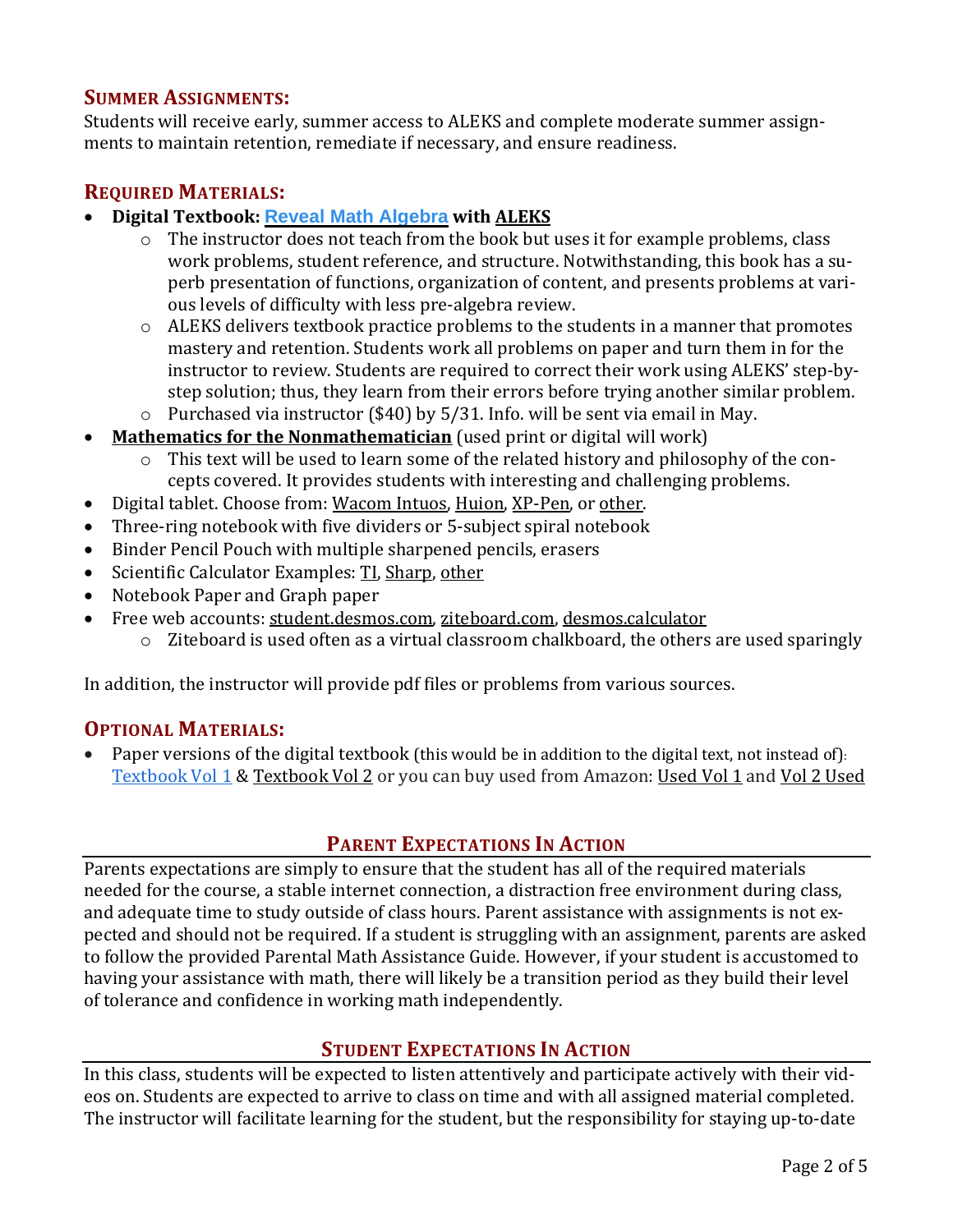with classwork and assignments ultimately falls to the student. If a student is struggling with content or an assignment, it is their responsibility to seek approved help. Students should not utilize technology to complete their assignments for them.

The course relies heavily on discussion as students are asked to think about and question what they are learning. During the discussion, students will present problems, review answers, pose questions, explain and justify their answers, and think out-loud. Students are encouraged to embrace their mistakes as opportunities to learn. A FAIL is a first attempt in learning.

Time Commitment – Algebra presents an increase in rigor which is often perceived as an increase in pace. It is recommended that students plan to spend 4-6 hours per week studying for math.

Students turning in late work will earn a 10% penalty for each day the assignment is late. Late work will not be accepted after the 3<sup>rd</sup> day. Students will submit their work by scanning their homework pages and uploading it into the Schoology assignment. **Assignments must be submitted as one pdf file. Photographs of completed assignments will not be accepted.**

## **STUDENT EXPECTATIONS: EXECUTIVE FUNCTION SKILLS**

Students enrolling in Scholé Academy's Mathematics Program will be expected to show development of Executive Function Skills throughout the year. Executive Function Skills speaks to a set of qualities and skill sets students can develop and hone to better approach the courses, lectures, readings and teachers they will face in their future academic coursework.

Executively, students are expected to be:

1. **An Engaged Student:** One who is not easily distracted by their surroundings and is willing to step into the arena of class discussion, ask questions, supply answers, generate the internal dialogue necessary to determine if what's being discussed is important and necessary to himself.

2. **Note Takers:** A student who during and after being engaged with the class has been trained to note important and relevant content in an organized manner. His notes would then be consulted, independently, for application in assignments and assessments.

3. **Attention to Detail & Preparedness:** These students are ones who consistently adhere to deadlines, submission requirements, assignment instructions, and confirm technology is working prior to the start of class. This student is responsible in determining how to proceed after an absence and adjusting as the class proceeds, etc.

4. **Employ Critiques:** These students are ones who receive feedback to one of their submissions, and then are sure to apply that feedback to future assignments rather than repeating mistakes. These students also glean information from the live class critiques of fellow students and note mistakes to avoid by learning from others.

5. **Initiative/Maturity:** During class this student will display a level of maturity that exhibits an ability to focus and engage in his learning and refrain from activities that cause him to become a distraction for others. The student exhibits the maturity to seek out appropriate sources of assistance when struggling with assignments or problems.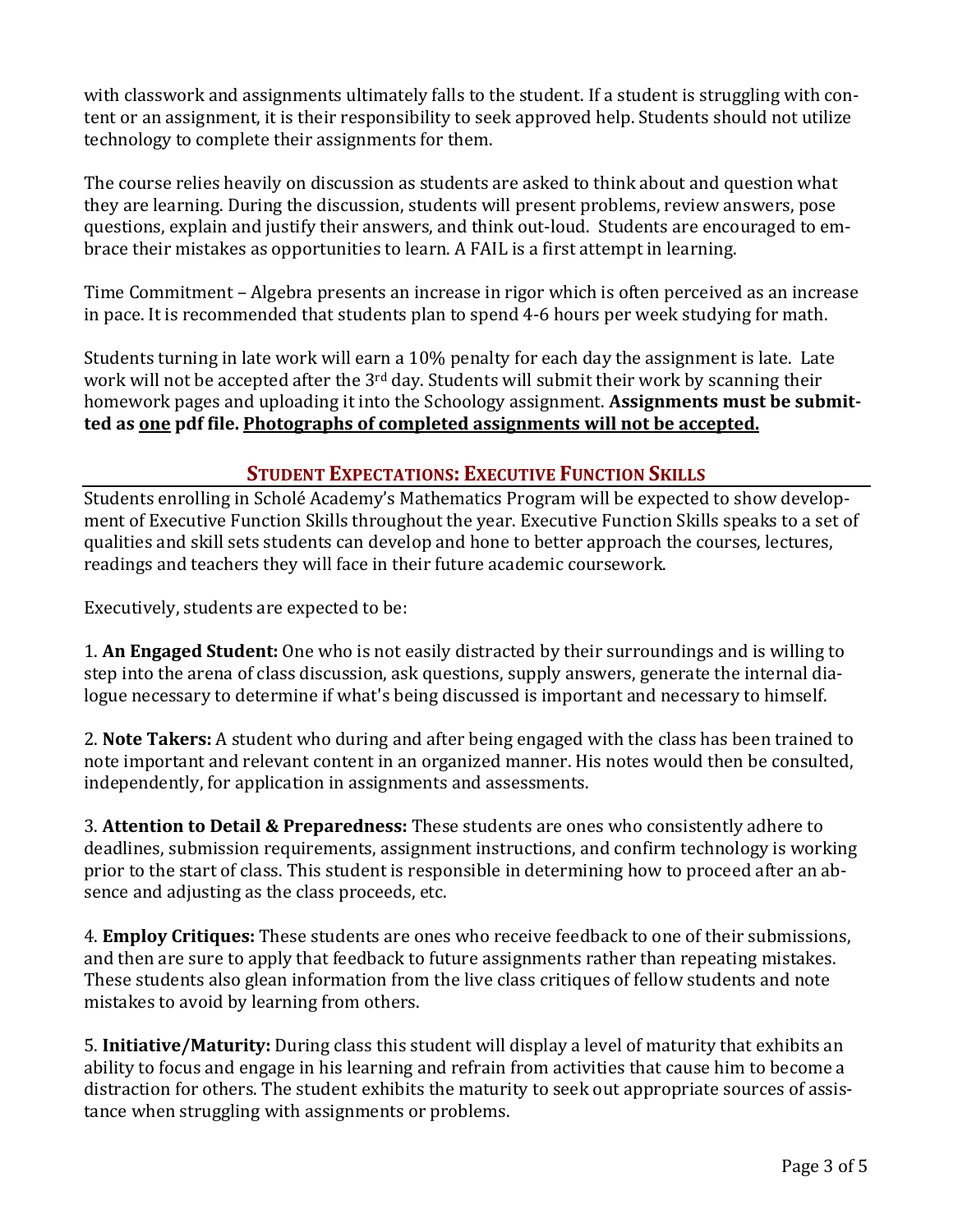#### **STUDENT EVALUATION: GRADING**

Grades are a feedback mechanism from the teacher to the student as to their level of mastery. In line with a theme of restfulness, assignments will be communicated using a Mastery Scale as defined below. The purpose of this grading scale is to provide students with a clear, unambiguous message as to their level of mastery. Additionally, it provides the students with the opportunity to focus on mastery of the content rather than grades.

Inasmuch as you might be fully on board with this grading method in theory, there will undoubtedly be the need to complete a college transcript with either a numeric or traditional letter grade. Traditional percentage grades will be provided for transcript purposes upon request and at the end of the year.

The Mastery Grade Scale is as follows:

- Master: this grade will be rewarded to a student whose work shows mastery.
- Journeyman: this grade will be rewarded to students who are near mastery.
- Apprentice: this grade will be rewarded to students who require more review or practice.
- Novice this grade indicates the student did not exhibit sufficient learning.

Passing the class, generally requires a grade of Journeyman.

#### **STUDENT EVALUATION: ASSIGNMENTS, TYPES & WEIGHTS**

Dr. Riley will communicate with students regarding assignment feedback and grading through the free online grading system, Schoology. Students' grades will be comprised of:

| <b>Foundation:</b> | <b>Independent Practice: 30%</b> | <b>Participation: 10%</b> |
|--------------------|----------------------------------|---------------------------|
| Apply/Extend:      | <b>Problem Solving: 20%</b>      | <b>Projects:</b> $10\%$   |
| <b>Summation:</b>  | <b>Assessments: 30%</b>          |                           |

Late work will be penalized  $10\%$  each day late and will not be accepted after the  $3<sup>rd</sup>$  day.

The grades reflect the levels of student learning. We first establish a **foundation** through class instruction, class participation, and independent practice. The retention of this foundation is monitored through ALEKS' Knowledge Checks. We then **apply and extend** what we have learned by solving problems of a higher-order and completing projects. Finally, we exhibit a **summation** of our learning via assessments.

#### **STUDENT EVALUATION: ACADEMIC DISHONESTY**

Students will often work assignments, including assessments, privately at home. Students are on their honor to abide by Scholé Academy's Learning [Philosophy](http://www.scholeacademy.com/student-parent-handbook/) which assumes the personal cultivation of Student-Virtues described in the [Student-Parent](https://scholeacademy.com/student-parent-handbook/) Handbook.

Additionally, plagiarism and the use of Math Solver websites or apps is a serious and punishable offense. Such assignments will result in a failing grade.